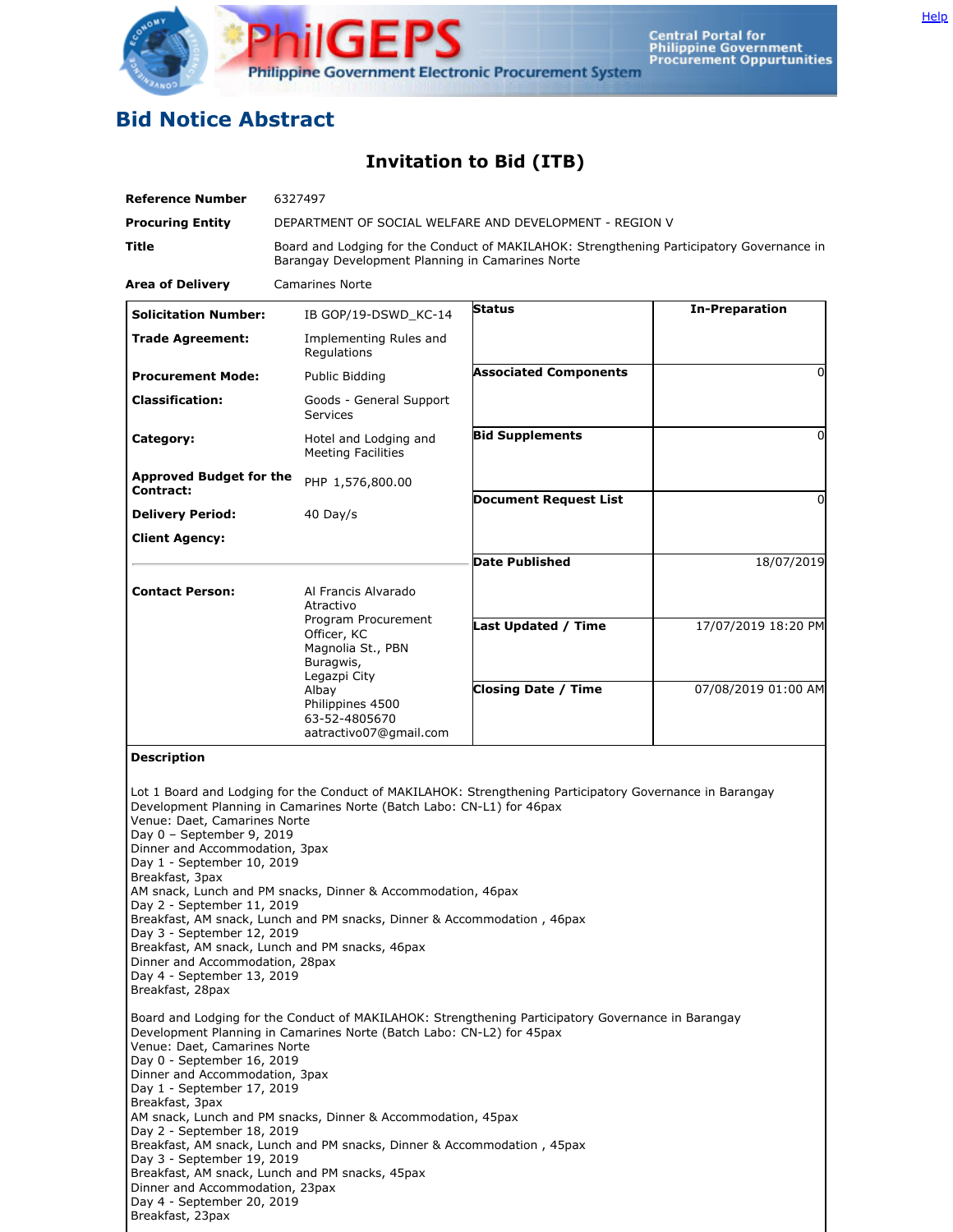Board and Lodging for the Conduct of MAKILAHOK: Strengthening Participatory Governance in Barangay Development Planning in Camarines Norte (Batch Labo: CN-L3) for 50pax Venue: Daet, Camarines Norte Day 0 – September 23, 2019 Dinner and Accommodation, 3pax Day 1 – September 24, 2019 Breakfast, 3pax AM snack, Lunch and PM snacks, Dinner & Accommodation, 50pax Day 2 – September 25, 2019 Breakfast, AM snack, Lunch and PM snacks, Dinner & Accommodation , 50pax Day 3 – September 26, 2019 Breakfast, AM snack, Lunch and PM snacks, 50pax Dinner and Accommodation28pax Day 4 – September 27, 2019 Breakfast, 28pax Board and Lodging for the Conduct of MAKILAHOK: Strengthening Participatory Governance in Barangay Development Planning in Camarines Norte (Batch Labo: CN-L5) for 50pax Venue: Daet, Camarines Norte Day 0- October 7, 2019 Dinner and Accommodation, 3pax Day 1 – October 8, 2019 Breakfast, 3pax AM snack, Lunch and PM snacks, Dinner & Accommodation, 50pax Day 2 – October 9, 2019 Breakfast, AM snack, Lunch and PM snacks, Dinner & Accommodation , 50pax Day 3 – October 10, 2019 Breakfast, AM snack, Lunch and PM snacks, 50pax Dinner and Accommodation, 33pax Day 4 – October 11, 2019 Breakfast, 33pax Lot 2 Board and Lodging for the Conduct of MAKILAHOK: Strengthening Participatory Governance in Barangay Development Planning in Camarines Norte (Batch Labo: CN-L4) for 50pax Venue: Daet, Camarines Norte Day 0 – September 23, 2019 Dinner and Accommodation, 3pax Day 1 – September 24, 2019 Breakfast, 3pax AM snack, Lunch and PM snacks, Dinner & Accommodation, 50pax Day 2 – September 25, 2019 Breakfast, AM snack, Lunch and PM snacks, Dinner & Accommodation , 50pax Day 3 – September 26, 2019 Breakfast, AM snack, Lunch and PM snacks, 50pax Dinner and Accommodation, 8pax Day 4 – September 27, 2019 Breakfast, 8pax Board and Lodging for the Conduct of MAKILAHOK: Strengthening Participatory Governance in Barangay Development Planning in Camarines Norte (Batch Labo: CN-L6) for 50pax Venue: Daet, Camarines Norte Day 0 – October 7, 2019 Dinner and Accommodation, 3pax Day 1 – October 8, 2019 Breakfast, 3pax AM snack, Lunch and PM snacks, Dinner & Accommodation, 50pax Day 2 – October 9, 2019 Breakfast, AM snack, Lunch and PM snacks, Dinner & Accommodation , 50pax Day 3 – October 10, 2019 Breakfast, AM snack, Lunch and PM snacks, 50pax Dinner and Accommodation, 18pax Day 4 – October 11, 2019 Breakfast, 18pax Board and Lodging for the Conduct of MAKILAHOK: Strengthening Participatory Governance in Barangay Development Planning in Camarines Norte (Batch Vinzons: CN-V1) for 53pax Venue: Daet, Camarines Norte Day 0 – September 9, 2019 Dinner and Accommodation, 3pax Day 1 - September 10, 2019 Breakfast, 3pax AM snack, Lunch and PM snacks, Dinner & Accommodation, 53pax Day 2 - September 11, 2019 Breakfast, AM snack, Lunch and PM snacks, Dinner & Accommodation , 53pax Day 3 - September 12, 2019 Breakfast, AM snack, Lunch and PM snacks, 53pax Dinner and Accommodation, 23pax Day 4 - September 13, 2019 Breakfast, 23pax Board and Lodging for the Conduct of MAKILAHOK: Strengthening Participatory Governance in Barangay Development Planning in Camarines Norte (Batch Vinzons: CN-V2) for 57pax Venue: Daet, Camarines Norte Day 0 – September 16, 2019 Dinner and Accommodation , 3pax Day 1 - September 17, 2019